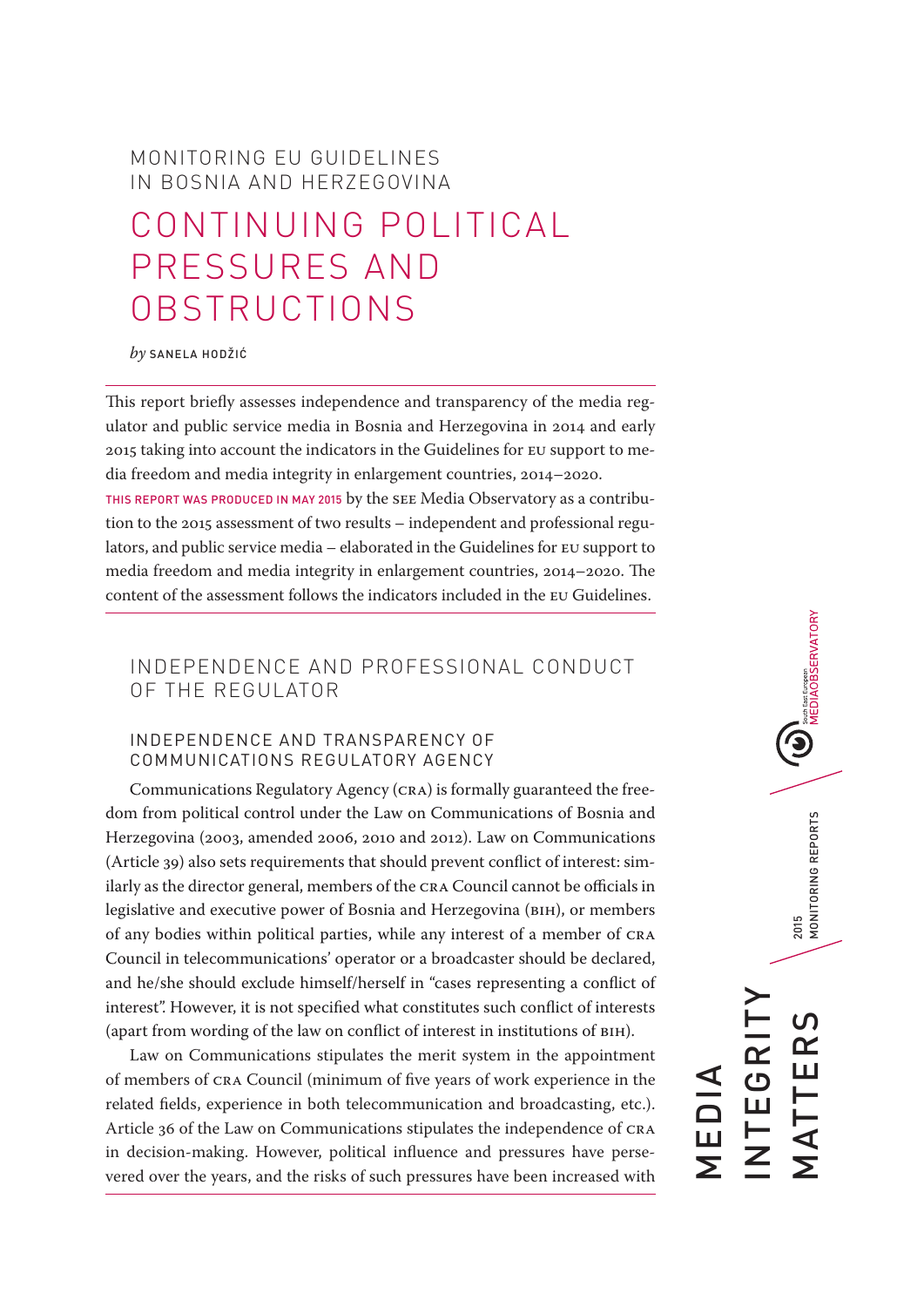changes in the procedures of appointments in CRA since 2012 (more below), continuing in 2014 without any adequate remedies.

Transparency of CRA is regulated under the requirements for transparent procedures concerning appointment of CRA officials, adopting new regulations, reaching decisions upon complaints on media content, etc. CRA submits annual reports to the Council of Ministers of BiH, as stipulated in Law on Communications, Article 44. CRA publishes annual reports on its website, as well as decisions regarding the complaints about broadcasted content. The regulator is also obliged to respond to requests for information under the Freedom of Information Act of BiH. CRA seems responsive to requests for information, and generally follows minimum transparency requests, facing no major criticism in this regard. The exception was the case of amendments to Code on Commercial Communications from 2013 (later abandoned) when the procedure of changing the code was seen as unjustifiably hasty and unresponsive to the needs of the entire community and the public.

CRA played an important role in setting a regulatory framework for broadcasting in BiH, particularly in fight against hate and discriminatory speech and in overall pacification of media content in years after the war. It continues to play an important role in regulating broadcasting sector, and despite the ongoing political pressures, the procedures of licensing of broadcasters, for example, is still considered to be apolitical. However, limited capacities do not allow CRA to perform a regular monitoring of implementation of content requirements by broadcasters; it rarely substantially engages in policy initiatives outside its constricted powers.

Top management appointments in CRA are highly politicised. Supposedly due to the lack of political agreement, the Director General has not been officially appointed for several years (instead, Kemal Huseinović acted as director for several years until he resigned in December 2014; Jasenko Lasta is acting as director since the beginning of 2015). At the same time, the merits of the candidates for the CRA Council seem to be neglected; members appointed at the end of 2013 are considered to have close political affiliations. More direct political interference is made possible with amendments to the Law on Communications adopted in 2012, which introduced an ad hoc body within the Parliamentary Assembly of BiH that is proposing the list of 14 candidates for the CRA Council (which was previously the role of the CRA Council itself). The list is sent first to the Council of Ministers, before being submitted to the parliamentary procedure. In that way not only the Parliament is given more power, but the role of the Council of Ministers remains unclear, raising additional concerns about political control over the appointment. It remains to be seen if newly formed government will reach agreement on the appointment of director general in 2015.

The independence of CRA is formally assured through independent sources of financing, such as technical fees for licences for broadcasting and telecommunications, as well as donations. The budget proposal approved by the REGULATORY AGENCY (CRA) IS FORMALLY GUARANTEED THE FREEDOM FROM POLITICAL CONTROL UNDER THE LAW ON COMMUNICATIONS OF BOSNIA AND HERZEGOVINA. HOWEVER, POLITICAL INFLUENCE AND PRESSURES HAVE PERSEVERED OVER THE YEARS. TOP MANAGEMENT APPOINTMENTS IN CRA ARE HIGHLY POLITICISED.

COMMUNICATIONS

CONTINUING POLITICAL PRESSURE

CONTINUING POLITICAL PRESSURE

AND OBSTRUCTIONS 2

AND OBSTRUCTIONS

11

 $\sim$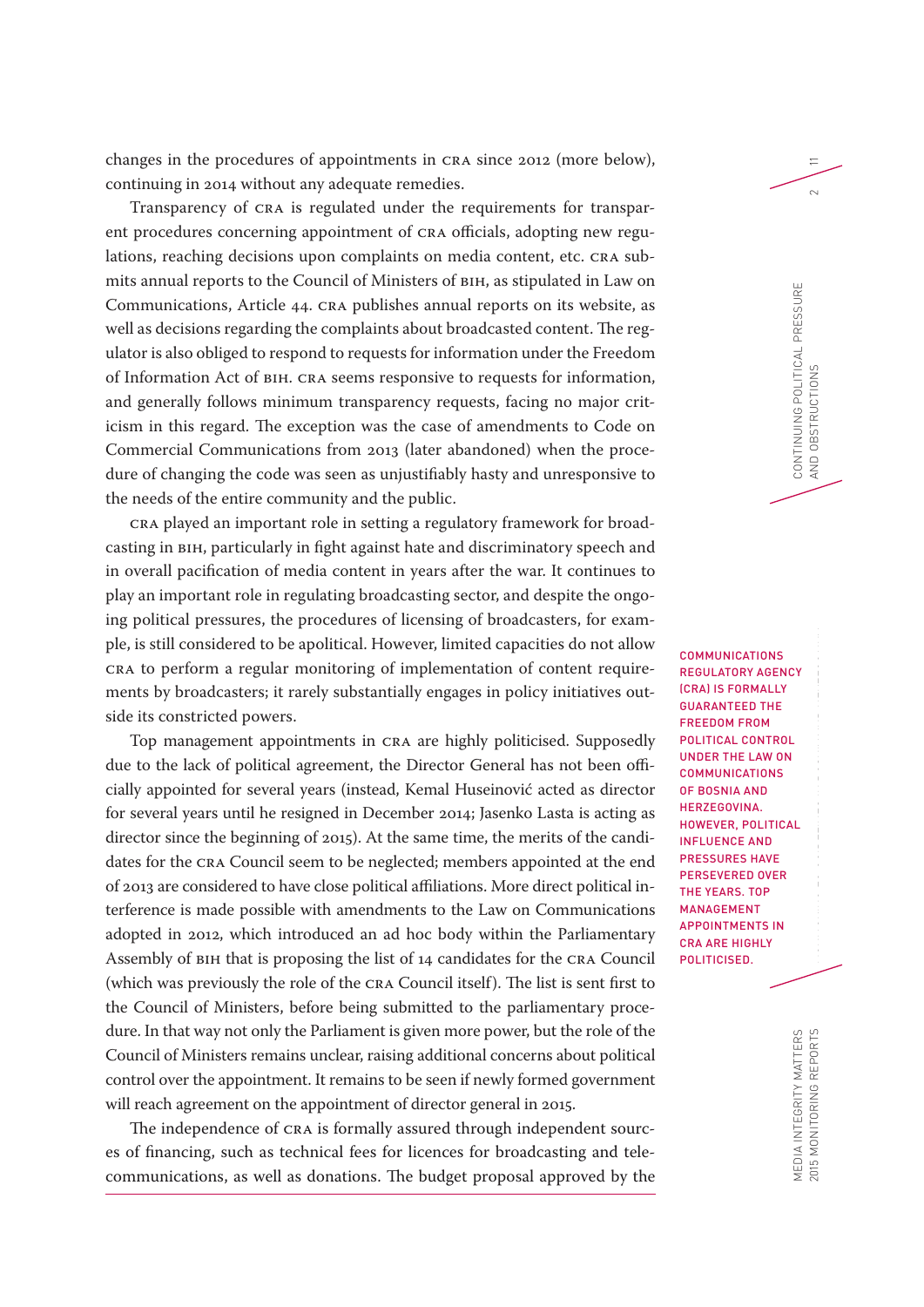Council of CRA is submitted for approval to the Council of Ministers of BiH, which does not have the power to change the proposed budget by more than 20 percent (Law on Financing BiH Institutions, 2004, amended 2009; Article 9). Annual reports on CRA are regularly published on its website, and provide relevant track record of its performance. However, the 2014 annual report has not been published by mid-May 2015. Additional assessments on the functioning of CRA are provided by audit reports (2013 audit report available here). The reports have been largely positive, confirming the financial reports of CRA as adequate. However, there is lack of substantial external assessments of the transparency, independence and professionalism of CRA.

# CONSULTATIONS IN DEVELOPING MEDIA POLICIES

The state bodies responsible for media policy have been indolent, therefore the media legislation did not advance in past several years. The exception is the regulation under the authorities of the Communication Regulatory Agency, which has been amended in accordance with the EU directives. Any potential influence of research and analyses on media policies is indistinct, and such research is hardly ever commissioned by policy makers, supposedly primarily due to the lack of interest and capacities. Some policy initiatives in previous years are perceived to have been guided by particular business and political interests (as in changes in appointment of members of the CRA Council, initiatives for changes of the Freedom of Information Act 2013, decisions on limit of advertising for public broadcasters in 2013, etc.), but no such cases were registered in 2014.

Authorities have also never engaged in disclosing economic pressures on media and establishing legal checks against such pressures. There are virtually no analyses by relevant institutions, and no state body has accepted any responsibility for monitoring of such pressures. The audit reports of public institutions partially provide basic data for such analyses. Some indications and estimations about economic pressures can be found in the media and in the reports produced by NGOs. However, the Strategy for Fight Against Corruption 2015–2019, adopted in May 2015, recognises the importance of media, including the transparency of media ownership and independent sources of media financing (pp. 37–38). The Strategy is a new document and it is not clear yet if it will lead to any changes of policies and practices by the relevant authorities.

Although there are no specific consultations concerning the changes of legislative and regulatory framework pertaining to media sector, public hearings (an obligatory step in adoption of laws and regulations) are formally open to members of the media sector. However, these procedures can be corrupted, as indicated in the abovementioned attempt to amend the Code on Commercial Communications in 2013. Contesting business and political interests within media sector were demonstrated, and some actors believed the CRA decision (later ousted) showed growing influence of commercial broadcasters on policy changes. However, both in that case and in the case of detrimental changes to

CONTINUING POLITICAL PRESSURE

11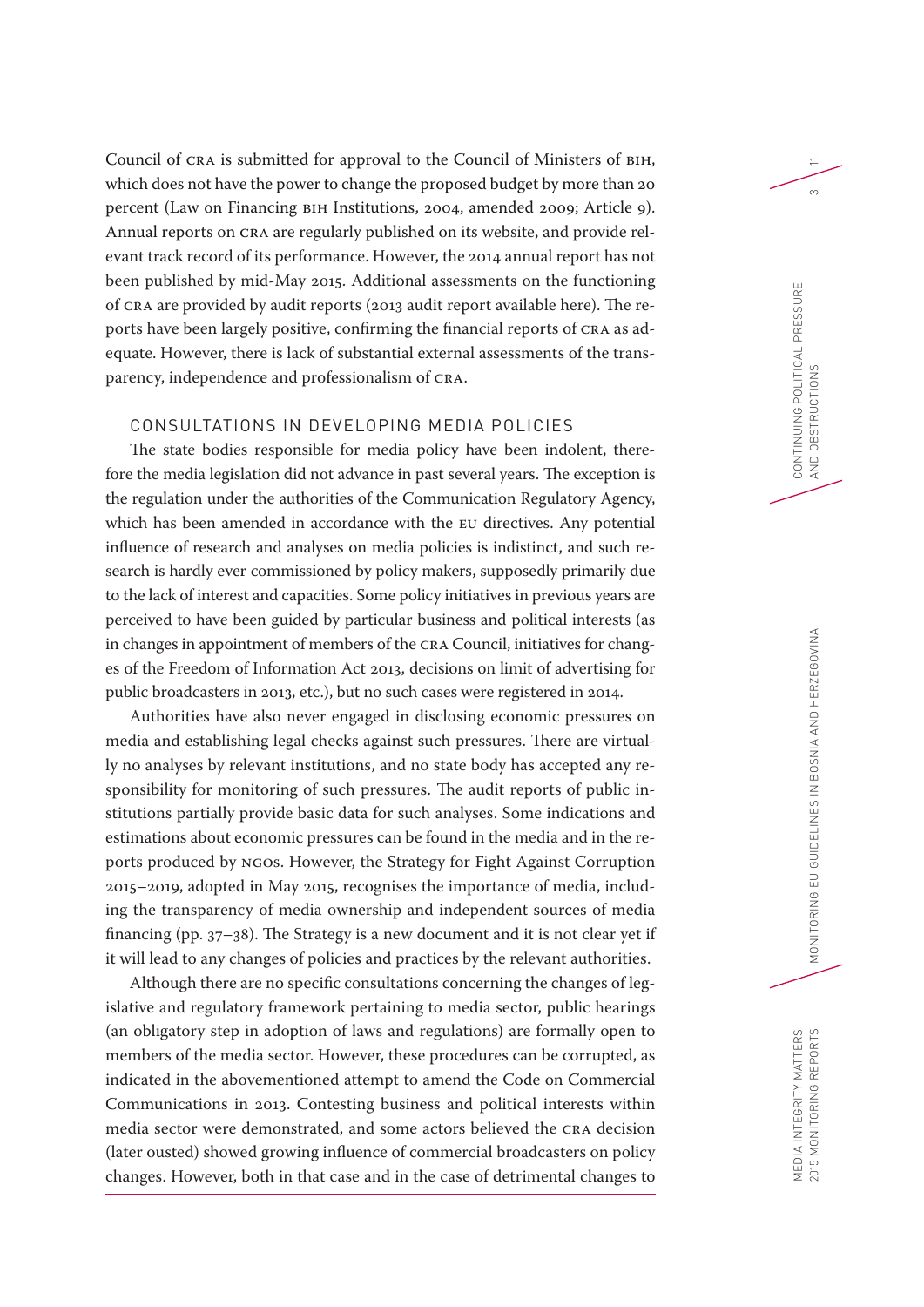Freedom of Information Act proposed in 2013, the problematic solutions were retracted/stopped after the reactions from the media sector and wider community. Other than these rare examples, media and civil sector have had modest influence on development of media policies. Media sector also remains fragmented along entity and ethnic lines, as well as competing political and business interests, which obstruct common engagement.

Although CRA is consulted when it comes to developing legislation pertaining to media sector, including broadcasting (for example in the current case of draft proposal of Law on Electronic Communications), its power to actually influence decisions is marginal. When it comes to developing internal rules and regulations, CRA is free to act out of its own accord.

## TRANSPARENCY OF MEDIA OWNERSHIP AND MEDIA FINANCING

The data on media ownership are available in different registries, but they are not made easily available. CRA holds information on ownership and documents on court registration of the broadcasters (reported in the licensing procedure, under the Rules 55/2011 and 58/2011). Broadcasters should also report to CRA if their ownership structure changes for more than 5 percent (Rule 55/2011, Article 22 (3); Rule 58/2011, Article 23 (3)). However, the ownership information is not published online (only the names of directors and editors-in-chief are available online).

The Register of the CRA licence users, which will be obliged to insert and update their ownership data in the online databases, although foreseen in the Rule 71/2013, has not been established yet.

Media outlets are also required to register as business entities in the court records (Framework Law on Registration of Business Entities in Bosnia and Herzegovina, 2004, and relevant entity laws on registration). While the data on ownership within those registries are available to public upon request, the availability is hindered by the fact that data are fragmented along 15 court registries (ten in Federation BiH and five district courts in Republika Srpska). Also, the access is not free of charge. While there is an online register of businesses in the Federation of BiH with information on initial capital and founders of businesses (including media), such data from Republika Srpska are not available in an online register. Although registries are being regularly updated, data do not seem to always mutually concur. Data on some print and online media outlets are not included in the online registry in Federation BiH. Furthermore, no mechanisms of control of possible hidden ownership are in place. Data on owners might be indistinct due to related ownership over several business entities. Therefore the gathering of information on media ownership may become costly and complicated. Transparency of ownership of online media is further obstructed with some online media not being even registered as business subjects

THERE IS AN ALARMING LACK OF TRANSPARENCY AND MONITORING OF GOVERNMENT FUNDING OF MEDIA IN BOSNIA AND HERZEGOVINA. CRA NEITHER PUBLISHES NOR IS OBLIGED BY LAW TO PUBLISH INFORMATION OR PROMOTE FINANCIAL TRANSPARENCY OF BROADCASTERS.

CONTINUING POLITICAL PRESSURE

CONTINUING POLITICAL PRESSURE<br>AND OBSTRUCTIONS

AND OBSTRUCTIONS 4

11

2015 MONITORING REPORTS IN  $\blacksquare$ MEDIA INTEGRITY MATTERS<br>2015 MONITORING REPORTS MEDIA INTEGRITY MATTERS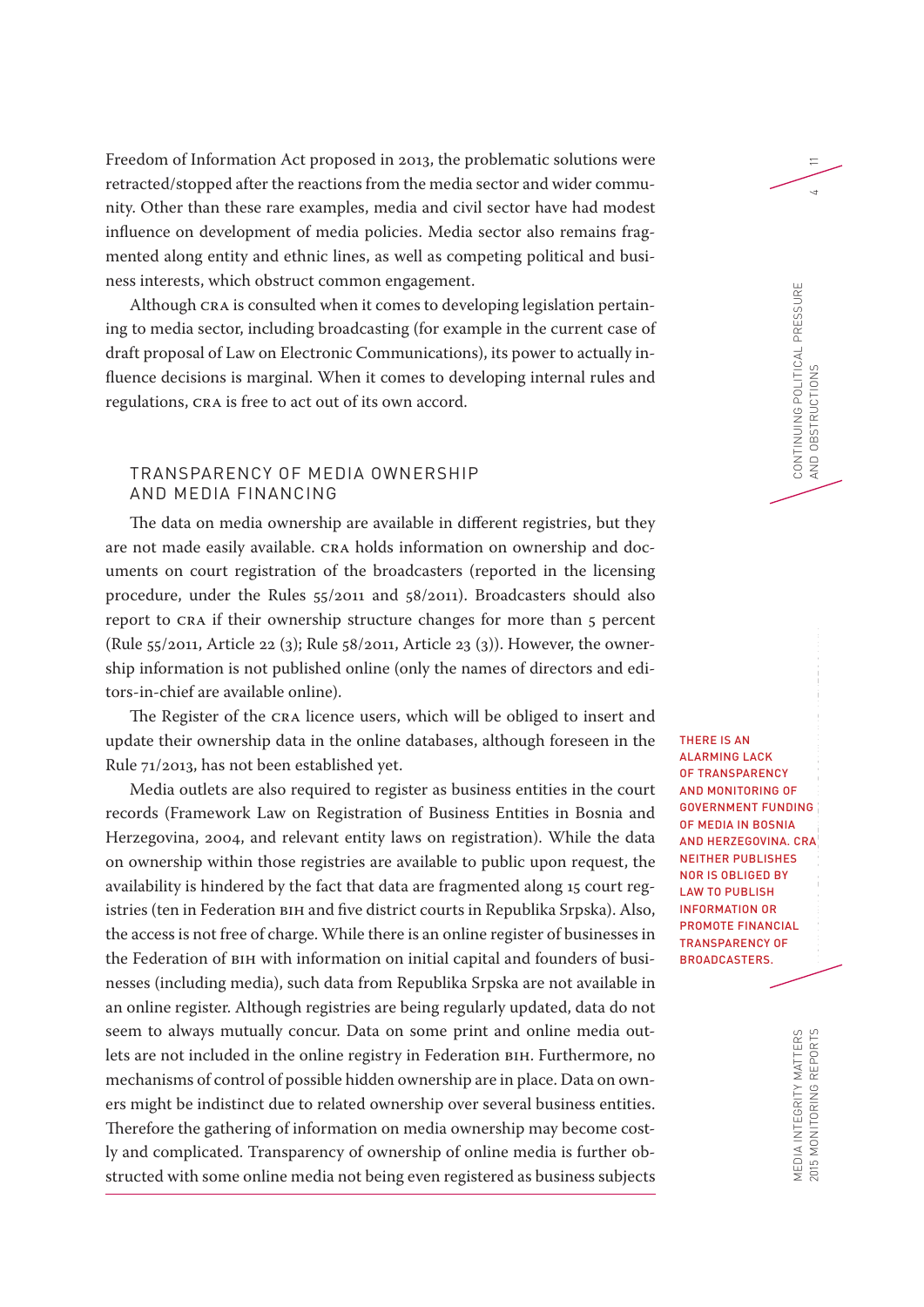and acting as completely unregulated platforms for pursuing particular political and/or business interests.

With the exception of the 2013 analysis of the sources of revenues of TV broadcasters, CRA neither publishes nor is obliged by law to publish information or promote financial transparency of broadcasters. Information on financial operations of public service broadcasters are generally available (mostly through financial reports published at their websites, and within audit reports). Among private media, only larger companies are required to expose their financial operations to external audit, while none are obliged to make their financial information available to public.

Having that in mind, there is an alarming lack of transparency and monitoring of government funding of media. The funds fuelling from the government institutions and public companies into the media market are believed to be large, especially given that public companies are major advertisers, and that local governments directly finance a large portion of local broadcasters. Additionally, in the previous years, the Government of Republika Srpska has provided substantial amounts of money to several media outlets in Republika Srpska. Although the audit reports for 2010 and 2011 pointed to lack of transparency (i.e. failure to publish open call, set clear criteria, and to control the spending) the Government of RS did not agree with the findings. It continued with the same irregularities, demonstrating very limited effect of such audits and their recommendations. The budgetary constraints hindered such funding in 2013, but Transparency International's report indicates that in 2014, as a year of general elections, some public funds were misused for public events of SNSD, leading party in the Government of Republika Srpska.

There is an overall lack of mechanisms to ensure that government funding in the media in BiH is legitimate, transparent and in the service of public interest. No specific decision-making body on media subsidies exists, and such funding can easily be misused for particular political and business benefits. Civil society organisations believe that the 2014 Law on Public Procurement (which should be applied to contracts with media as well; see Annex 2) does not adequately address the issues of transparency, annexes to contracts or conflict of interest, but generally rather increases already high level of corrupt practices in procurement procedures. The public institutions and companies are subject to auditing, which should provide assessment of their financial operations and allocation of funds. However, the public audit offices have limited capacities, so the public companies are not regularly monitored (only occasionally). While three public broadcasters are obliged to commission annual auditing, the local public media, for example, with fewer employees and lower budgets are not exposed to such control. Moreover, as mentioned earlier, the mechanisms of implementation of audit recommendations are weak.

Although the data on public funding should be available upon request submitted to specific institutions, the actual availability is questionable since the data CONTINUING POLITICAL PRESSURE

11

 $\overline{5}$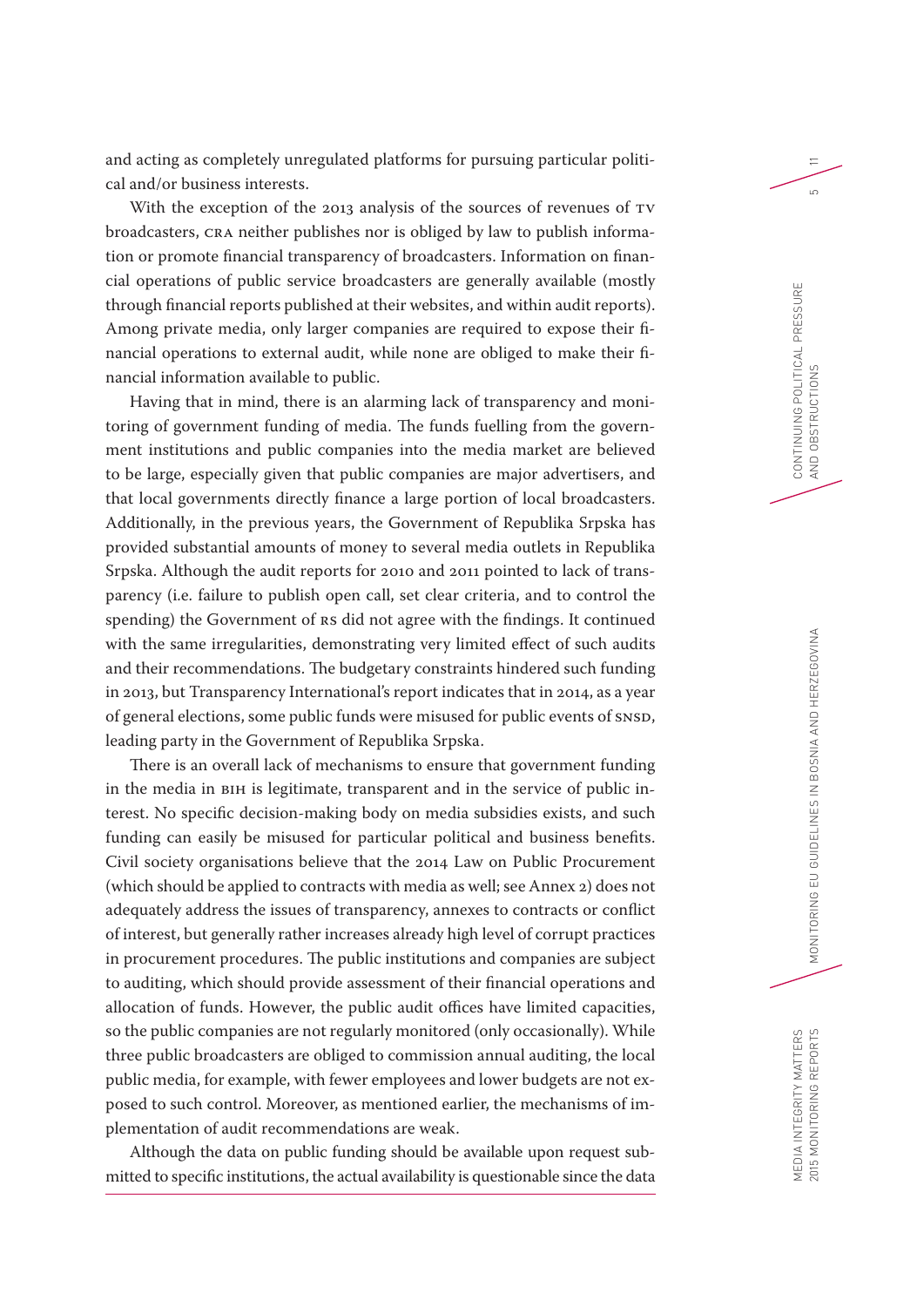are shattered and the Freedom of Information Act is still not consistently respected. There is a lack of proactive publishing of information, and lack of user-friendly formats of published material. For illustration, the Official Gazettes (on state and entity-level) involve information on subsidies for media, but they are not easily searchable databases, and are available only to subscribers (for a fee).

The advertisements by big state-owned companies have never been an object of substantial and systematic monitoring, although they continue to raise concerns in 2014. The data are in theory available upon request, but public companies are generally the least responsive to requests for information. Some information on advertising is available in annual reports (available here and here) and audit reports of state-owned companies. However, they are not easily and consistently available (for example on the website of BH Telecom only reports from 2013 and 2014 are available), not regularly conducted by state audit offices (rather conducted depending on their capacities and priorities), and not always detailed in terms of revision of advertising practices.

Finally, privatisation process is stalled for decades. Print media had been privatised, but there were considerable doubts about the abuse of power and irregularities involving both the buyers and members of privatisation teams (mainly in privatisation of the newspapers Oslobođenje and Večernje novine). On the other hand, the broadcasting sector has not been privatised and a large number of broadcasters (12 out of 43 TV stations and 61 out of 140 radio stations, data from March 2015) are still directly financed from the budgets of cantonal and municipal authorities, which adds up to large sums. Apart from the assessment from 2012 (indicating the amount of 7.8 million EUR) there are no available data on the amount of such funding for 2014, nor there are any initiatives concerning privatisation.

# AUDIENCE MEASUREMENT FACING DIFFICULTIES

Since 2011, the audience measurement has been marked by different controversies. Some sources expressed doubts in reliability of the results. The Association of Broadcasters and Advertising Companies "UMI" lost its role of commissioner of the audience measurements, and now new company Audience Measurement – AM (instead of previous provider Mareco Index Bosnia) is contracted individually by TV broadcasters. In 2014 and at the beginning of 2015, some sources suggested that common ownership over AM, a laboratory that licenses the equipment for measurement, and allegedly a TV outlet, possibly corrupts the measurements. AM responded to such accusations that it is merely a campaign against them guided by interests of few media and advertising agencies. One thing is certain: increasing controversies raise doubts about reliability and credibility of TV measurements in BiH. Quality and the extent of the audience research in other media sectors are limited (diary method in radio sector, no monitoring of print circulation, use of Google analytics or Alexia and only partly of Gemius Audience measurements in online media sector).

11

 $\sim$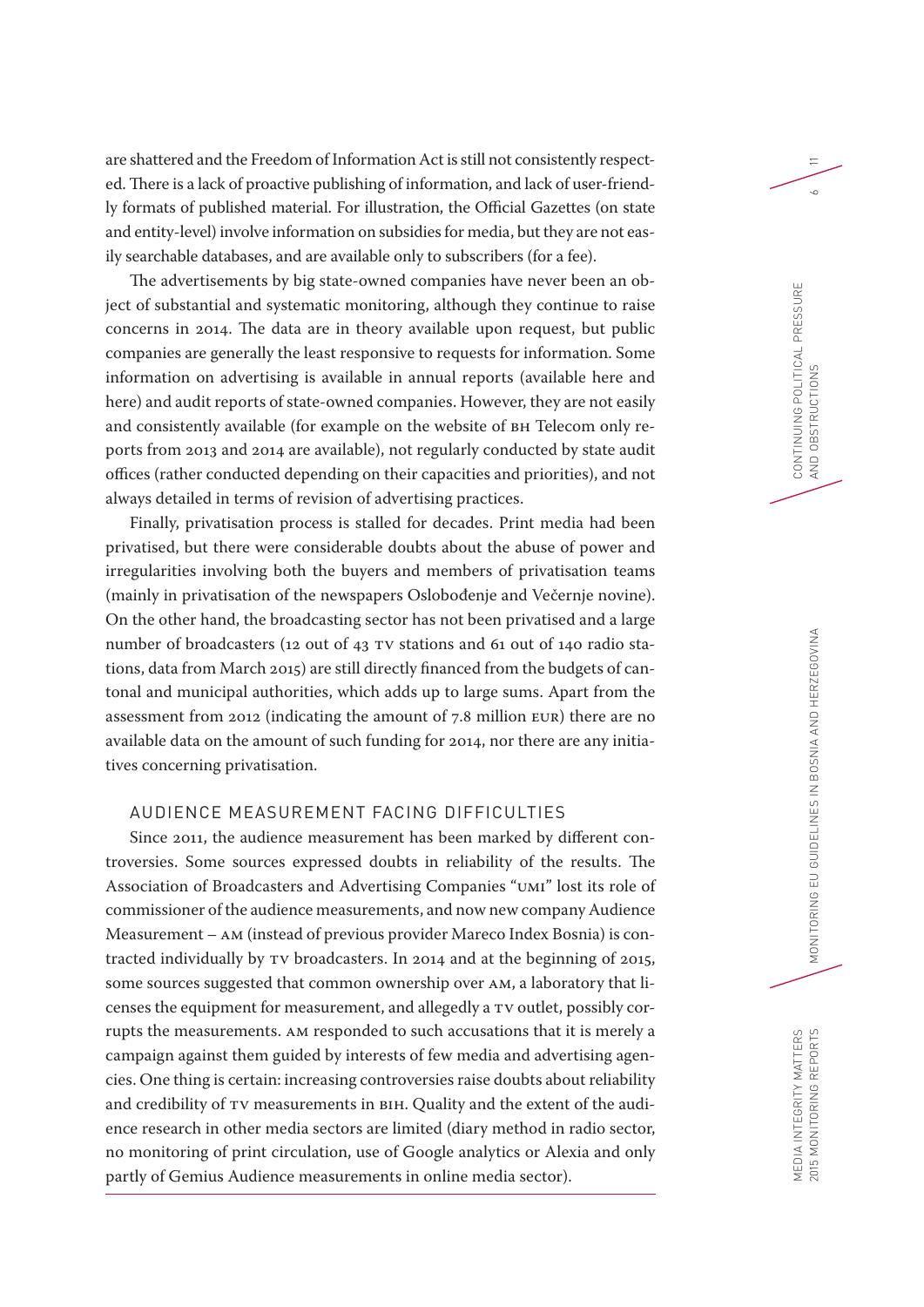#### OPEN RISK OF CONCENTRATION OF OWNERSHIP AND OF PROBLEMATIC COMPETITION

There have been no specific rules on concentration of ownership or on cross-ownership in media since 2006, when the 2004 Rule on Media Concentration and Ownership of Electronic and Print Media expired. The Council of Competition of BiH is however authorised to consider specific cases of possible prohibited competition and misuse of market position upon a complaint (under Competition Act, 2005), including "state and local public institutions, when they directly or indirectly participate or affect the market" (Article 2, paragraph 1.b). So far there has not been any strategic consideration, action or statement of this body, for example, concerning the competition between the public and commercial media. There are also no major decisions in the cases of individual complaints on possible abuse of dominant market position. For example, in case of the recent complaint filed by OBN television against three public service broadcasters, the Council of Competition did not reach consensus between its members, and no abuse of dominant market position was confirmed. Although CRA has expressed the need for anti-concentration rules that would pertain to entire media sector, including press agencies and print and online media, such initiative did not receive needed attention by relevant institutions. In these circumstances the concentration remains an open risk, although few registered cases of multiple ownership still does not qualify as an alarming concentration. Some actors however express concerns over possible misuse of dominant position of local public broadcasters when compared to private broadcasters. Concerns have also been raised with regard to possible corruptive practices arising from the alleged common ownership of a TV outlet, audience data provider and a laboratory that licenses equipment for audience measurement.

# PUBLIC SERVICE MEDIA

# PUBLIC SERVICE REMIT: IN PART DEFINED BUT UNMONITORED AND INSTITUTIONALLY UNDERDEVELOPED

Public service system reflects the complex constitutional arrangements, with three public service broadcasters: state BHRT, and two entity-level public broadcasters – RTVFBiH for the Federation of BiH and RTRS for the Republika Srpska. Public service remit is to a certain extent defined in the laws pertaining to public service media, involving demand for accurate and quality reporting, different types of programs (Law on Public RTV System of BiH, 2005, amended in 2009 and 2010), demand for respect of general ethical standards, equal representation of content reflecting heritage of all three peoples and 'Others', and affirmation of cultural and other needs of national minorities (laws on each PSB). All public broadcasters are obliged to dedicate 10 percent of overall

SUPERVISORY BODIES OF PUBLIC SERVICE BROADCASTERS IN BOSNIA AND HERZEGOVINA ARE PERCEIVED TO BE POLITICALLY SUITABLE, ALLOWING OR EVEN CONTRIBUTING TO POLITICAL INTERFERENCE IN FUNCTIONING OF PSBS. PSB REPORTING TO THE PARLIAMENT IS OFTEN DELAYED, AND ACCESSIBILITY OF THE REPORTS FOR THE PUBLIC IS NOT CONSISTENT.

CONTINUING POLITICAL PRESSURE

CONTINUING POLITICAL PRESSURE<br>AND OBSTRUCTIONS

AND OBSTRUCTIONS 7

11

2015 MONITORING REPORTS  $\blacksquare$ MEDIA INTEGRITY MATTERS<br>2015 MONITORING REPORTS MEDIA INTEGRITY MATTERS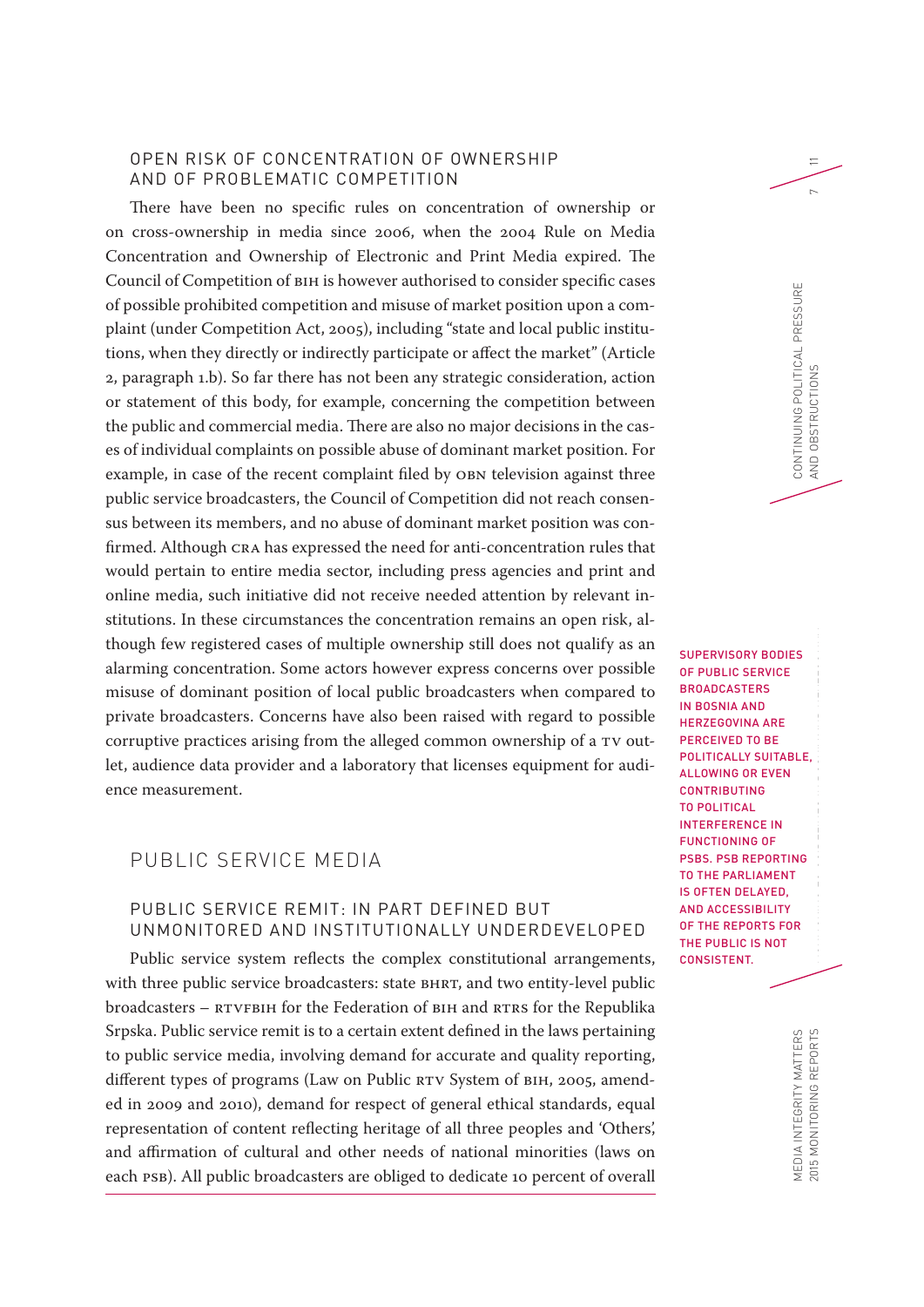weekly informative and educational programming (which should amount to 40 percent of the overall program) to the issues related to refugees, displaced persons, members of national minorities and vulnerable groups (Rule 57/11 on Public Radio and Television Broadcasters, Article 3). However, there were no initiatives to further specify public service remit and to consult the broader public on the issue. While there is no monitoring of performance of PSB in this regard, some assessments indicate, for example, that there is a serious lack of cross-ethnic reporting on political issues, lack of educative programs, and inadequate representation of minority groups in the PSB programming.

Standards of professional ethics are specified in Communications Law, in the rules adopted and implemented by CRA and in the particular laws and regulations pertaining to public broadcasters. CRA monitors and enforces their implementation, but there are no internal mechanisms of dealing with viewers' complaints – there are no established internal procedures or positions responsible for dealing with complaints. There are also no substantial surveys of public trust in PSB, with only indicators of public trust being the data about the level of collection of subscription fees, data on viewership/listenership (which are not publicly available), as well as some indicators provided by civic sector (for example annual report by Friedrich Ebert Stiftung based on survey about, inter alia, satisfaction with media in BiH). The collection of subscription fee is decreasing but the overall trust of public in the media increased in 2014. The overall conclusion is that public trust and public interests should be better monitored and addressed in PSB programming.

## LACK OF INDEPENDENCE OF PSB: POLITICISED APPOINTMENTS AND JEOPARDISED FINANCING

Editorial independence is stipulated in the Rule 57/2011 on Public Radio and Television Broadcasters, the Law on Public RTV Service of BiH, the Law on RTV FBiH and Law on RTRS. In practice, however, the situation is quite the opposite – political interference in PSB is believed to be very strong. RTRS is believed to be under a complete control by the government of RS, i.e. the ruling party Alliance of Independent Social Democrats party (SNSD) while RTV FBiH has been for a long time perceived as an advocate for Social-Democratic Party (SDP). Third public service broadcaster – RTVBiH – is considered to be more balanced, but also less relevant for political actors.

The appointment of members of supervisory bodies – Boards of Governors – in each of the public service broadcasters is highly politicised. While ethnicity of the members is predetermined (one of each constituent peoples – Bosniaks, Croats, Serbs, and one representative of 'Others'), there is a lack of precise professional criteria for the appointments, although the Law on Public RTV Service of BiH specifies they should be the "most qualified candidates", and the laws on appointment of ministers and other public vacancies stipulate that  $\equiv$ 

 $\infty$ 

MEDIA INTEGRITY MATTERS

MEDIA INTEGRITY MATTERS<br>2015 MONITORING REPORTS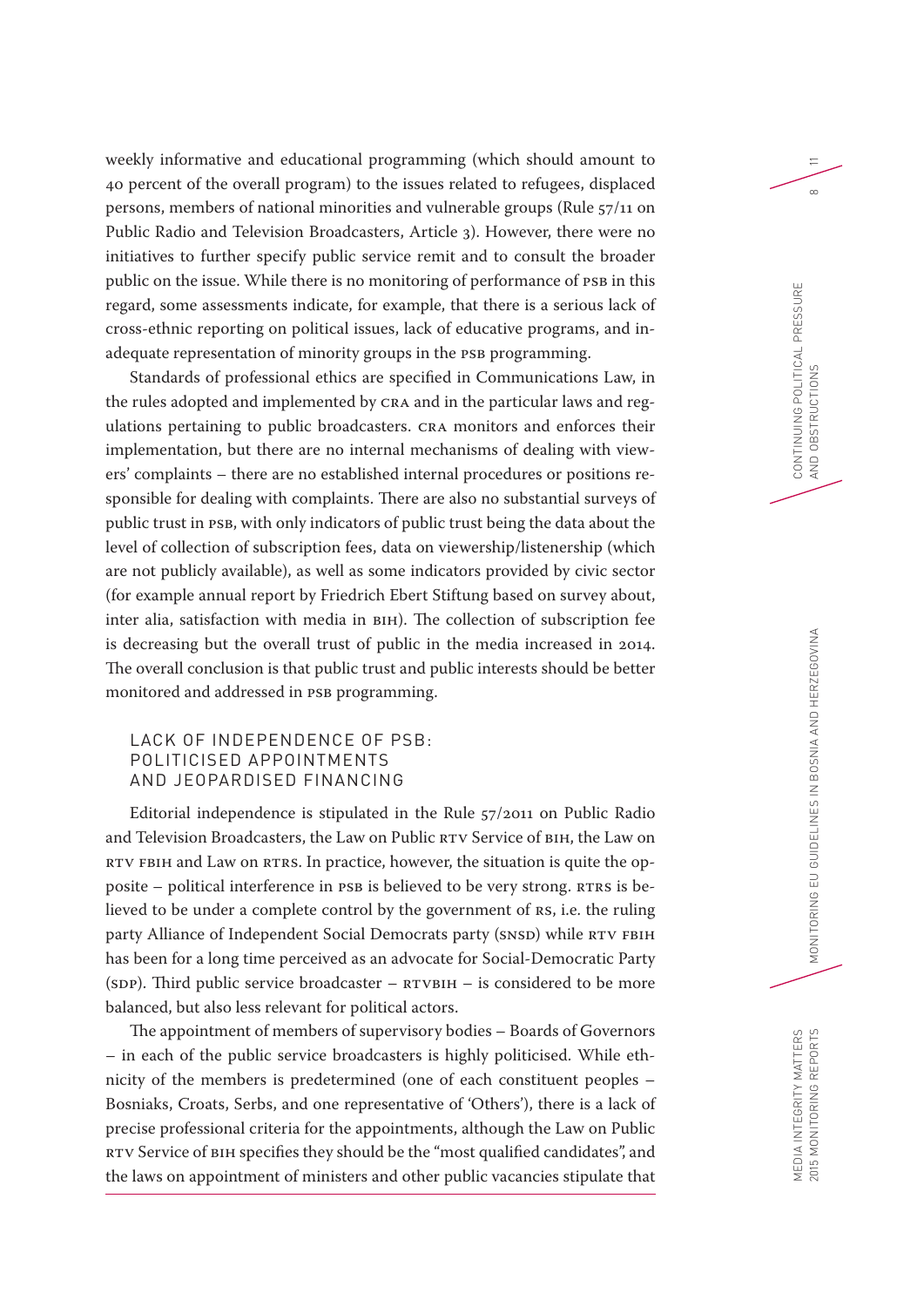criteria should include level of education, expert knowledge/experience etc. The authority over the appointments in RTRS and FTV is left completely in the hands of the Parliament of FBiH and the National Assembly of RS (Law on RTV FBIH and Law on RTRS, respectively). Prior to the legislative changes in 2013, the Communication Regulatory Agency (CRA) had a role in submitting the list of proposed candidates for the RTRS Board, but the National Assembly of RS could easily refuse the proposed list. In the case of BHRT, the CRA still has this role of proposing the members of the Board.

Members in all three broadcasters cannot perform the functions within legislative, executive or judicial power, nor can they hold membership in political parties (according to the Rule 57/2011 on Public Radio and TV Broadcasters). However, in practice the boards are perceived to be politically suitable, allowing or even contributing to political interference in functioning of PSBs. Political pressures and obstructions are visible in the case of the Board of FTV: after the 2012 illegitimate attempt of the Parliament of FBiH to dismiss the Board and appoint new members failed, the previous members remained on their positions although their mandate expired. Since August 2014, when the third of the previous members resigned, the Board is left with one member only. Each public service broadcaster should have a Programming Council; it should have an advisory role and include members from different groups. In practice their actual performance is not monitored, and in the case of FTV the Programming Council does not exist at all in recent years.

The public service broadcasters have the independent sources of revenues, mainly subscription (licence) fee and advertising. All households and legal entities possessing a radio or television receiver are obliged by law to pay the fee, but the actual collection is limited (74 percent of invoiced amount collected in 2012). Even more, if all households are taken into account, the estimated collection goes down to as low as 46.5 percent. The amount of the collected licence fee has been constantly dropping in past several years: in the first four months of 2014 it dropped by 1.6 million KM compared to the same period in 2013. The growing number of IPTV users is excluded from the collection through phone bills. In addition, political disputes hinder collection of subscription/license fee as well. For example, the Croatian political representatives encourage citizens of Croatian nationality not to pay the subscription fee, claiming that the existing PSB system in BiH is not responsive to the needs of Croatian people. They demand a new PSB institution to be established with programming in Croatian language. Finally, political battles have been influencing the latest debates about the collection scheme that formally expired on 26 of April 2015. The solutions for a new mechanism of the subscription fee collection were hindered by political disputes between parties: representatives of SDS claimed at the parliamentary debate in March 2015 that RTRS is a service of one party – SNSD and therefore should not be financed by the people. At the same time, SNSD advocates for direct funding of RTRS from the entity budget, made possible with 2013

11

 $\circ$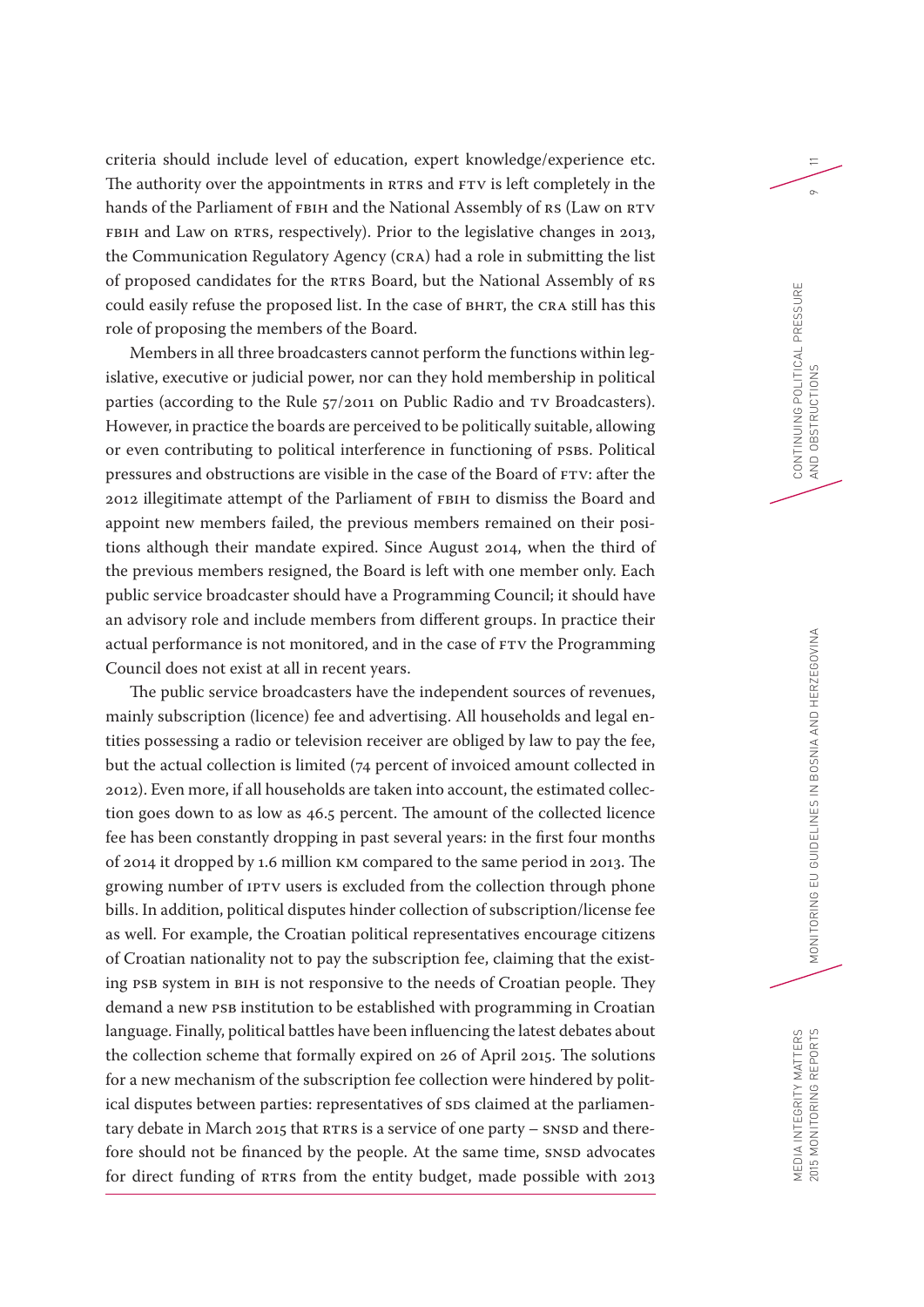amendments to the Law on RTRS. At the end, the proposed solution was not adopted in the Parliament. As a temporary solution, the management of public service broadcasters instead reached agreement with the telecom operators in April 2015 to continue collection through phone bills, until the end of 2015.

Over the past years, the management of PSB system (mainly FTV and BHRT) raised concerns about the alarming financial situation within these broadcasters (for example, here), but there is no assessment that would give insight into what are the actual needs for their proper functioning to accomplish public service remit. PSB system in BIH is robust and in urgent need for rationalisation of its resources and efficient coordination between the three broadcasters. Concerns that the excessive advertising share of PSB system in the media market and in the budget of some of the PSB (according to CRA, FTV had around 40 percent of its overall income coming from commercial advertising in 2012) can corrupt its public service role remain in 2014 as well.

# FINANCIAL ACCOUNTABILITY

Although public service broadcasters are obliged to submit annual reports, the financial monitoring nevertheless faces serious problems. Mainly, reporting to the parliament/national assembly is often delayed, and accessibility of the reports for the public is not consistent (some reports are accessible on the respective web-sites of BHRT, RTV FBiH and RTRS, but reports for 2013 and 2014 are not available at any of them). The role of the annual reports in providing accountability of PSBs is questioned under the circumstances where corrective mechanisms after financial audits are not provided. For instance, audit report for FTV for 2013 was negative and highlighted several irregularities including lack of respect of procurement procedures, unjustifiable discounts in advertising contracts with two advertising agencies, and determining the level of payment for particular employees dissonant with the internal norms. Although the recommendations of previous audits have been similar, they were not implemented and the management did not suffer any consequences. Also, as it was demonstrated by the 2012 attempt to dismiss the members of the Board of Governors of FTV, financial irregularities can be misused as an excuse for imposing particular political interests in control of PSBs. Accountability of PSBs is further diminished by the fact that annual work plans are not consistently published, and for example none has been published for 2014. The last plan published by FTV was for 2011, the last for RTRS is for 2013, while plans of BHRT could not be found on their website.

# FAILED DIGITALISATION

Digitalisation in BiH has failed and the country is facing the dire consequences. Namely, since the digitalisation strategy was adopted in 2009, the lack of political will has hindered further developments. The attempts to adopt the action plan failed and the Corporation of PSB System, as a body that should

 $\equiv$ 

 $\supseteq$